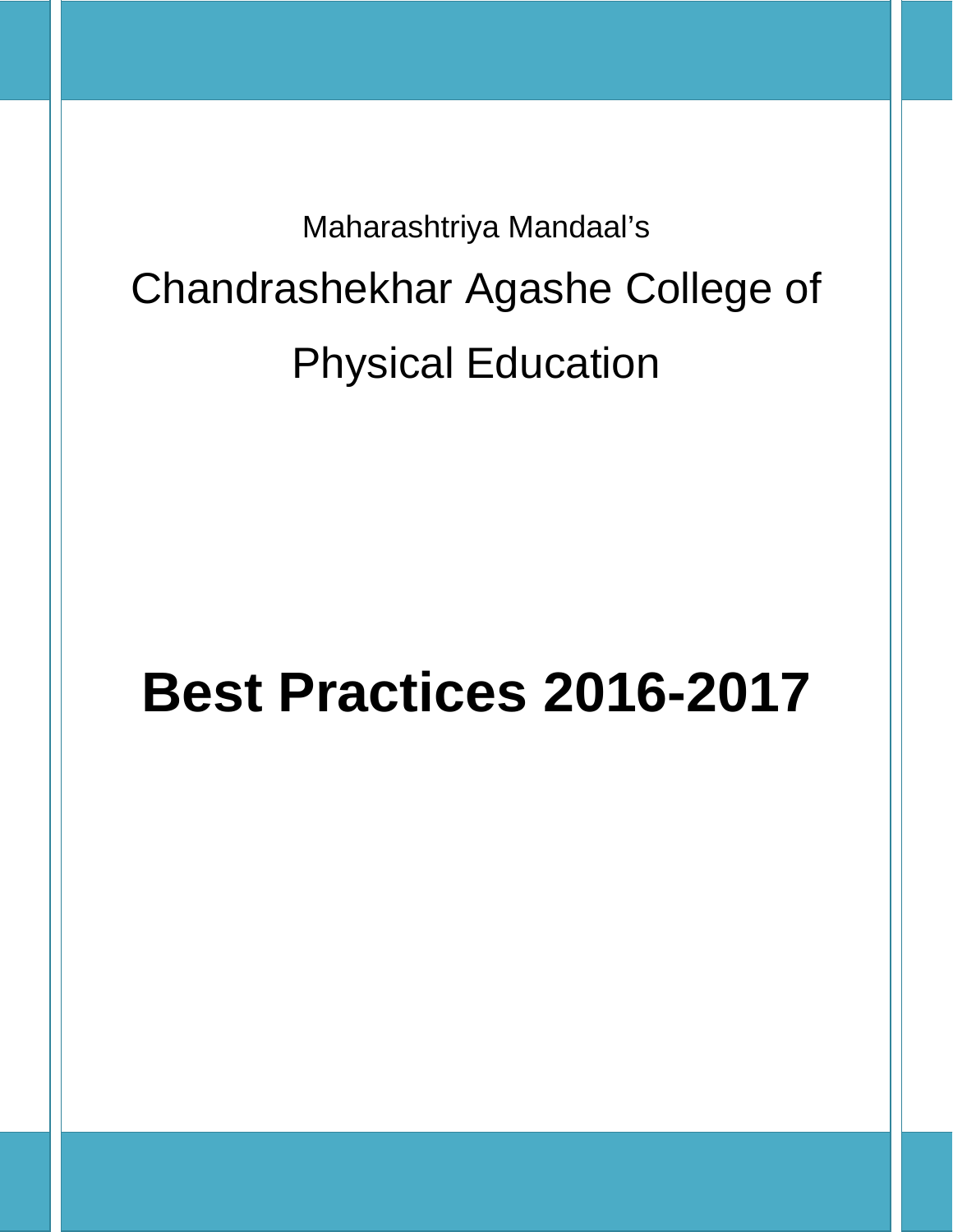# **1. Obstyrace**

#### **Context that required initiation of the practice (100-200 words):**

- Regular sporting events were organized on regular basis for Sportsmen.
- No big platform for individuals undergoing fitness.
- Much of the masses in school wanted new formats or events.

In order to fulfill the above a Competition based on Obstacle course was initiated.

# **Objectives of the practice (50-60 words):**

- To introduce students to a newer competition.
- To provide opportunity for our students to be a part of the organizing and officiating team.
- Maximum participation by schools and students
- To help students achieve a health-enhancing life of physical activity
- To promote physical excellence
- To help students overcome physical and mental block

# **Practice (250-300 words):**

Obstacle races are a regular feature at defense events or at international stages. So the idea to have such an event for school students or players at lower levels was one of the objectives in mind to start the event. With this view it was decided to organize such event for school children. The school group for the Obstyrace was  $7<sup>th</sup>$  – 10<sup>th</sup> Std. Students. A team for obstyrace is consists of up to 25 students. A team must have at least 18 students on the ground at the start of the competition. All the 25 players may participate for the competition but time is considered only best 18 students. Number of challenges are between 8 to 12 and the total distance of the race is approximately 200 to 300 meter. Rout of the race is not standardized and fix. According to available space and resources rout may decide. Obstyrace competition is played in two stages - qualifying round and finals. For the qualifying round difficulty level is lower than final stage. For the qualifying round there are around 8 to 10 Challenges and for the final 12 Challenges. Best 16 teams of Boys and 16 teams of Girls qualify for the final. Top three teams in Boys as well as Girls are felicitated with Prizes, Medals, Certificates and Trophies. Individual Top three boys and Girls are also felicitated with Trophies and cash Prizes.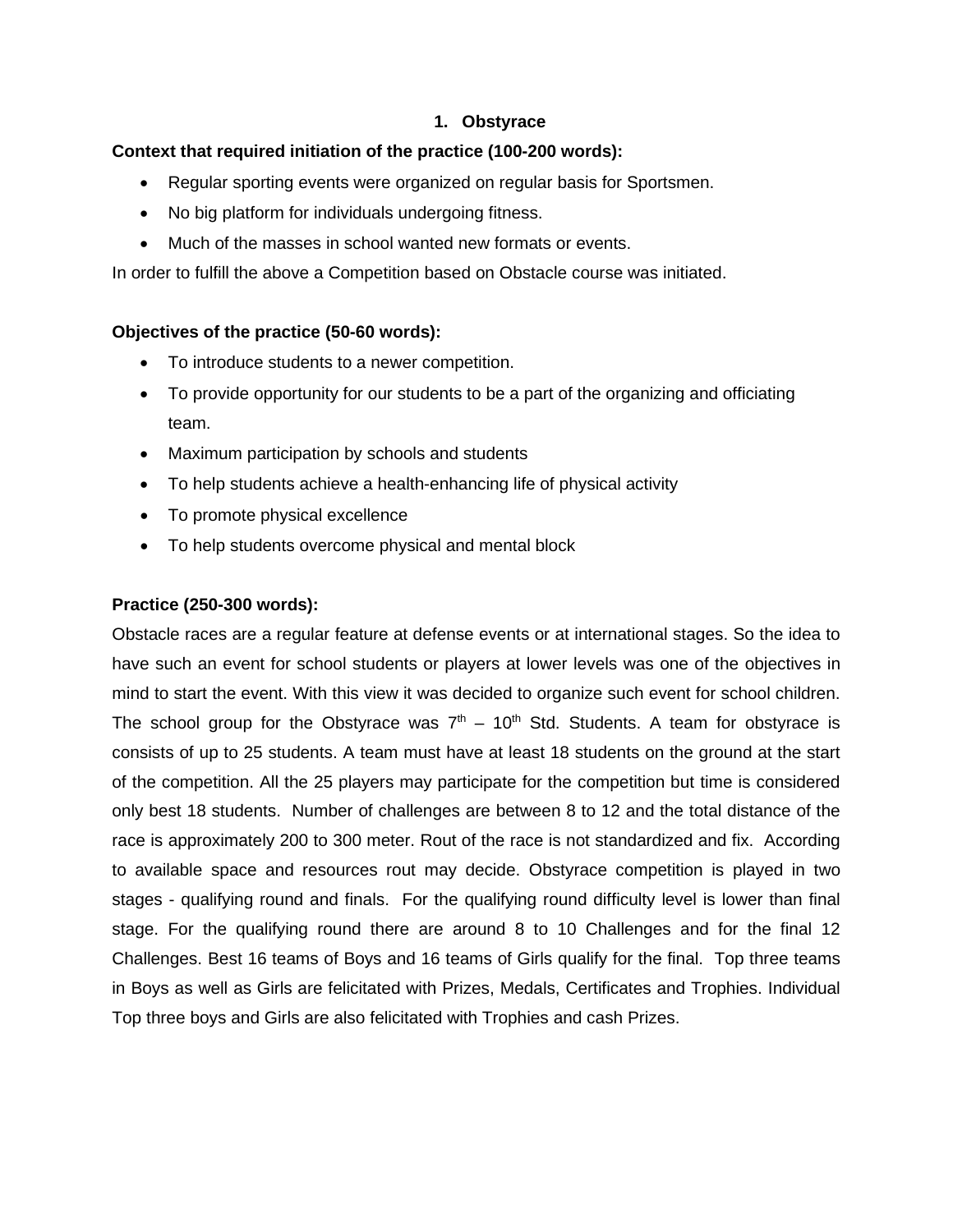# **Obstacles face if any and strategies adopted to overcome them (150-200 words): Obstacles:**

- No experience in managing and organizing Obstacles.
- Funds not available.
- High man power was to be required for organizing such event.

# **Strategies adopted:**

- Experts were called and discussions with them were done regarding Obstacle course/Challenges. After discussing a Full Course was chalked out and then discussed with faculty members.
- Few Master's degree Students were made to prepare and plan fund raising plan and implement the same.
- The BPEd 1<sup>st</sup> and 2<sup>nd</sup> Year students were utilized for the competition in sessions. Adequate rest was seen and maximum output from the human resource was made.

# **Impact of the practice (1000 words):**

- The competition was liked and appreciated by the schools, students and other stake holders.
- Schools started preparing for competition and were eager to participate in yearly competition.
- Few of the students organized a similar format of the competition at their respective workplace or clubs.

# **Resources required:**

Funds, office support, high human resource, sound & lighting system. Different innovative equipment other than sports or games, medical facility, etc.

# **Contact person for further details:**

Dr. Sopan Kangane